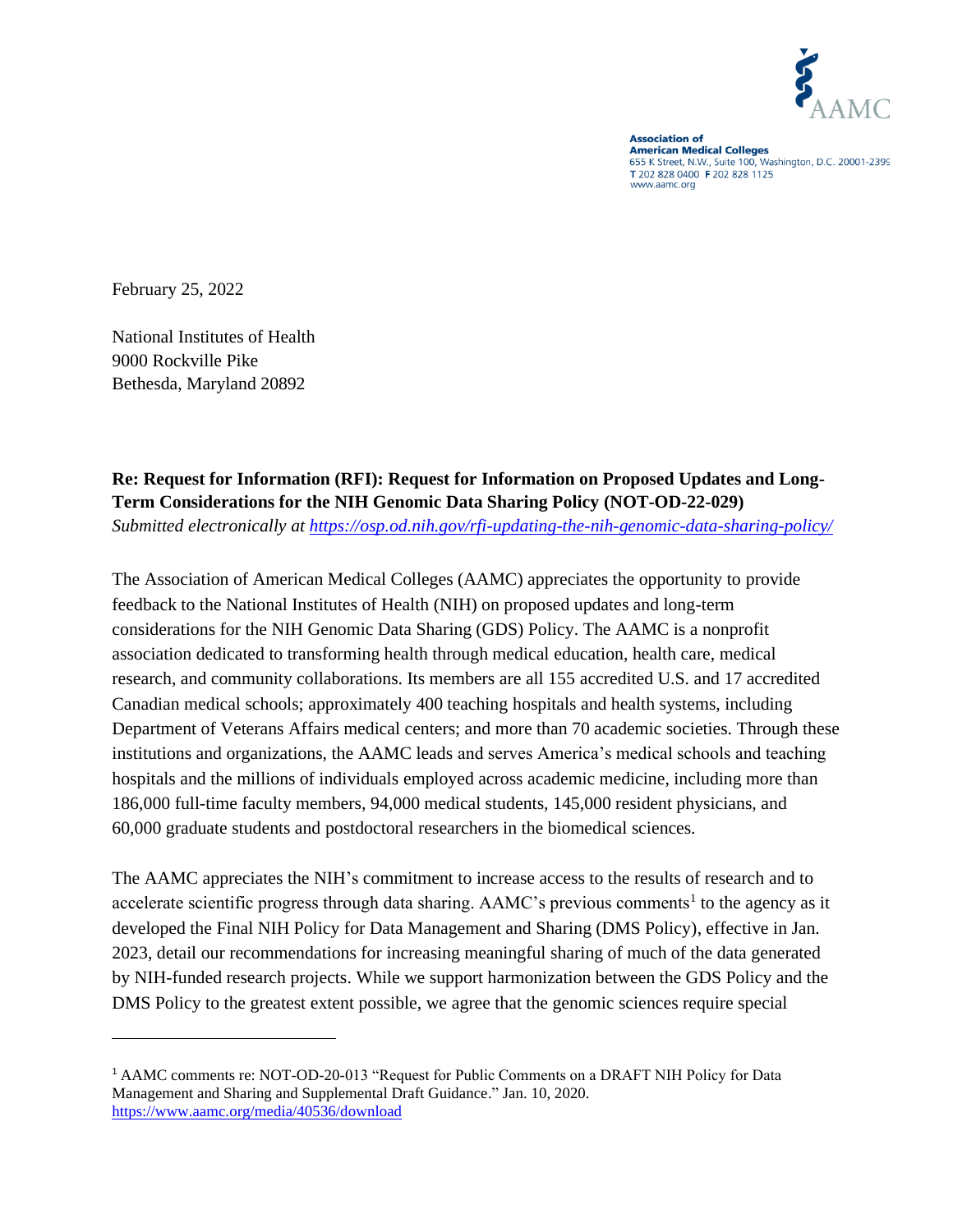consideration, and that policies governing sharing of genomic data must keep pace with stakeholder expectations as well as the evolving state of the science. We are pleased to offer comments addressing the specific topics identified in the RFI.

## **Maximizing Data Sharing while Preserving Participant Privacy and Preferences**

Protecting the interests of research participants should continue to be a central principle of the NIH GDS Policy and will require the agency to carefully examine its existing criteria around deidentification and policies for informed consent. The AAMC appreciates the NIH's acknowledgement that "the concept of 'identifiability' is a matter of ongoing deliberation within the scientific and bioethics communities." Particularly when working with certain human genomes, such as those from a rare disease or underrepresented population, it can become significantly easier to link genomic data to an individual. Furthermore, as our understanding of genomics and analytic capabilities constantly improve, data that is marked as de-identified now would possibly be reidentifiable in the future.

We have concerns about the requirements in the current GDS Policy to de-identify human genomic data by applying standards from both the HHS Regulations for Protection of Human Subjects (The Common Rule) [45 CFR 46.102(e)] and the Health Insurance Portability and Accountability Act (HIPAA) Privacy Rule [45 CFR 164.514(b)(2)]. This unclear combination of two completely separate regulations is a suboptimal approach to de-identification. The removal of the 18 identifiers in the HIPAA privacy rule do not ensure de-identification, and as noted in the RFI may actually impede certain types of research due to the removal of data elements, such as granular location data, which may be needed for scientific inquiries.

In future updates, we recommend that the GDS Policy adhere to the standards set forth in the Common Rule to ensure that the identities of research subjects cannot be readily ascertained by the investigator or associated with the data. We note that the revised Common Rule includes a mechanism for periodically revisiting the concept of identifiability in light of currently existing technologies and urge that the GDS policy follow those standards as they develop. In 2016 comments in response to proposed rulemaking for the Common Rule<sup>2</sup>, the AAMC recommended against including specific safeguards for identifiability in regulation and instead suggested the use of "examples of reasonable safeguards, presented within a tiered, risk-based framework" as guidance.

<sup>2</sup> AAMC comments re: Docket Number HHS-OPHS-2015-0008, Notice of Proposed Rulemaking: Federal Policy for the Protection of Human Subjects (80 FR 53933). Jan. 4, 2016. <https://www.aamc.org/media/11936/download>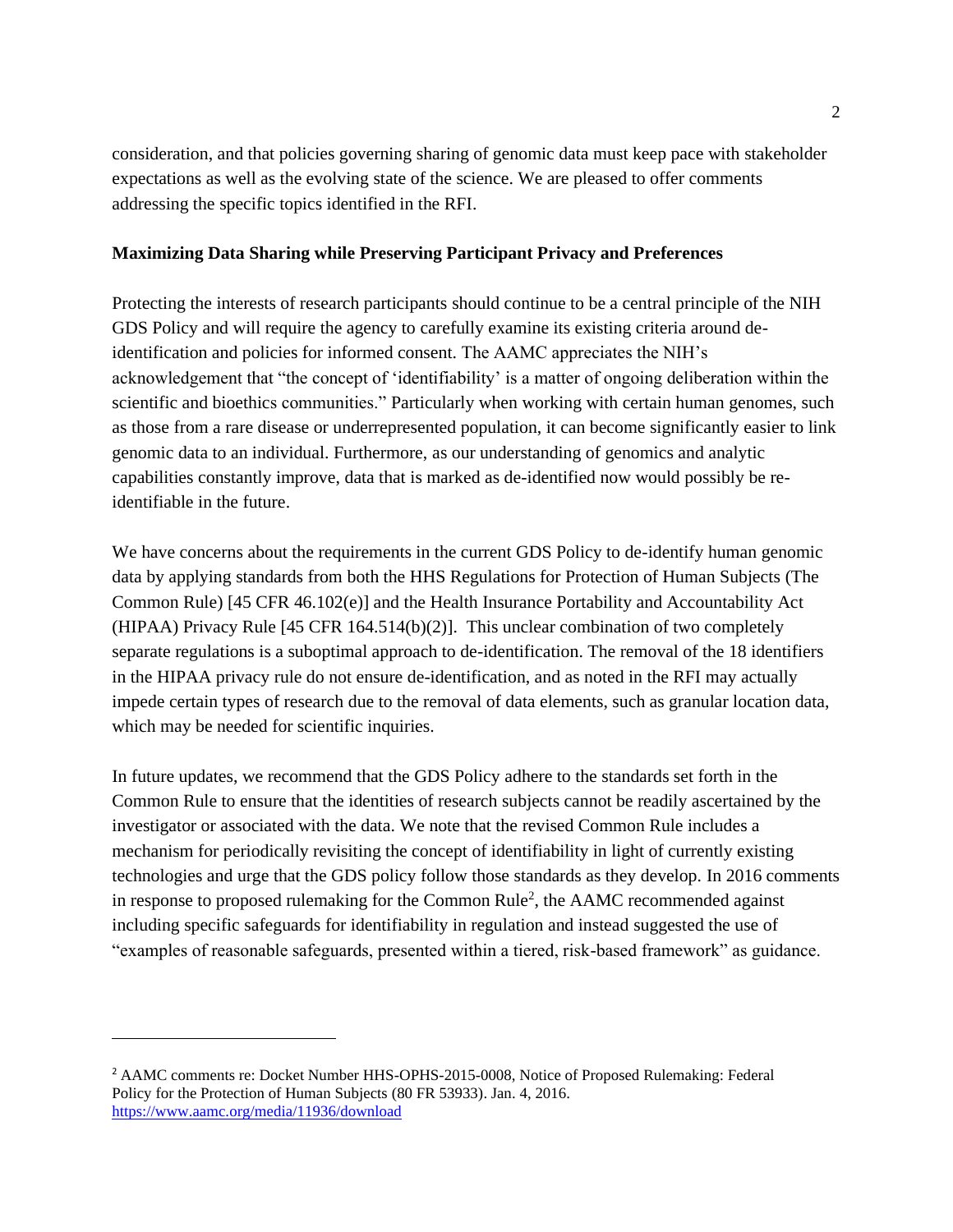Both the scientific community and research participants would be served by the GDS Policy not requiring certain actions for data de-identification but rather focusing on developing optimal and study-specific methods for minimizing identifiability and communicating the expectation to research participants that users of data will not seek to identify individuals, but the potential for reidentification may exist.

Another element that will likely increase patient privacy concerns is the linkage of genomic sequences with data that do not necessarily meet the GDS Policy, like disease outcomes collected in clinical settings. With the rise of personalized medicine, being able to link genomic data to phenotypes, social data, and other information, can greatly increase the value of data and our ability to look for and develop diagnostics, prognostics, therapeutics, and risk assessment—however, these additional capabilities also increase the amount of information linked to each individual research participant.

Permitting data linkage also emphasizes the critical role of the consent and widespread educational processes to adequately inform research participants that their genomic and phenotypic data may be used for future research purposes and shared broadly, and what the associated risks might be. The continual emergence of new analytics and techniques may present research opportunities that cannot be specifically noted in a consent form. Obtaining sufficiently expansive consent is also critical given that locating a research participant months or years after the initial research has concluded is very difficult and itself requires re-identification.

AAMC recommends that the NIH develop sample language and/or consent form templates to clearly explain the rationale for genomic research and data linkage, as well as any associated privacy and confidentiality risks. Ideally, this guidance would assist individual Institutional Review Boards (IRBs) in understanding what should be required of investigators and communicated to research participants.

Importantly, consequences of these risks should not fall solely on the patient—as NIH moves into a new era of increased genomic data sharing and data linkage, with potential changes in risks to research participants, we believe it is important for the agency to formulate and implement appropriate enforcement actions for misuse or inappropriate sharing or transfer of data, including monetary penalties or suspension of current or future funding.

Finally, effective data linkage will require oversight and standards to ensure that data are robust and contain the appropriate metadata. Drawing connections between linked data may require not only processed data, but raw data and the appropriate metadata regarding software and scripts to be able to conduct or corroborate an analysis. While preparing high quality data is expensive and timeconsuming, it is also necessary for data integration and meta-analysis.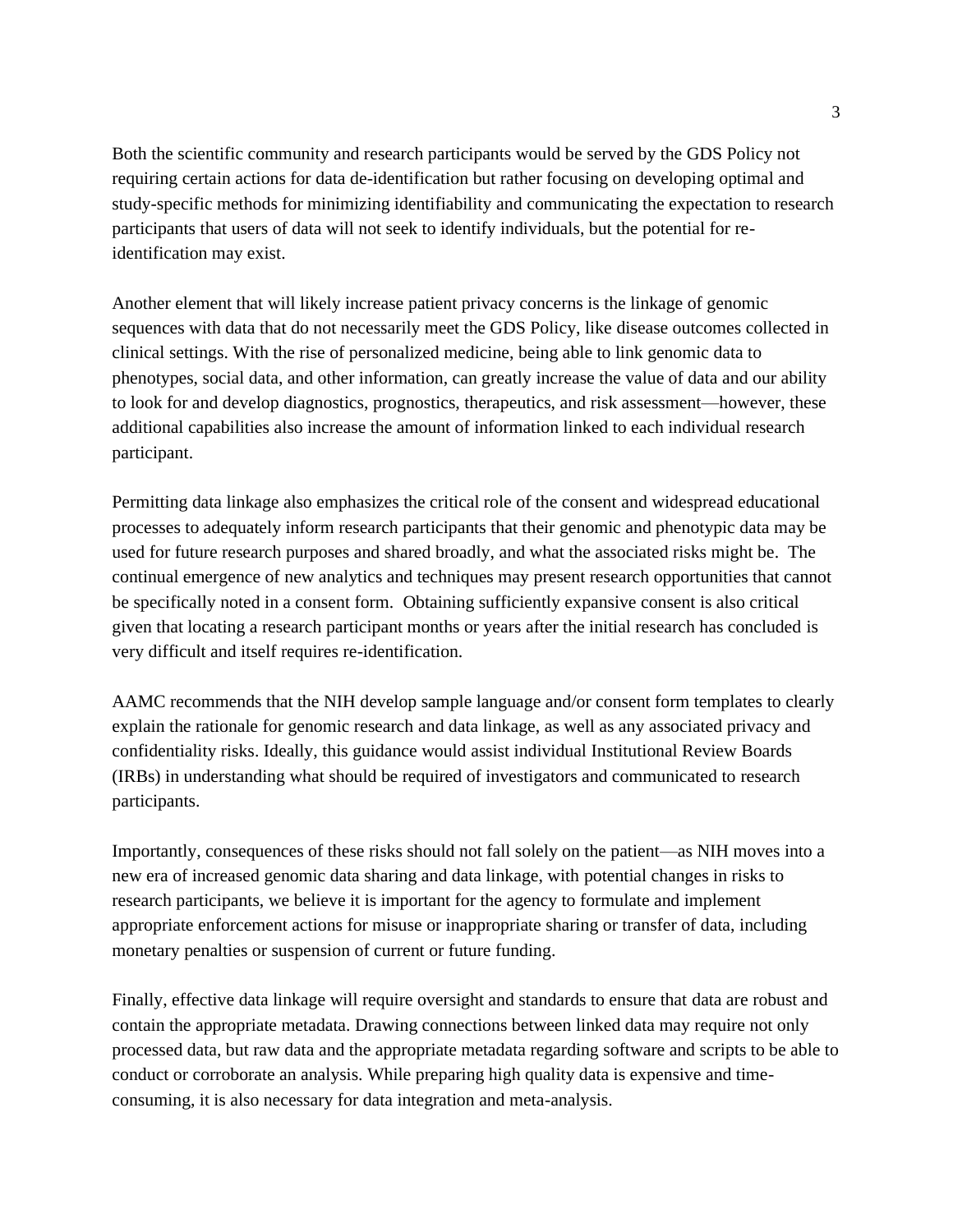## **Expectations for Alternative NIH-Supported Genomic Data Management and Sharing Resources that Store Human Genomic Data**

It is clear that the amount of large-scale genomic data being generated will only continue to increase and will accordingly require an expansion of platforms and repositories for data sharing, storage, and analysis. We agree that it is critical for all these NIH-supported resources to maintain appropriate standards and protections for data, and to adhere to existing principles for data access and security. Despite the fact that some of these databases exist outside of the NIH, it is key to maintain controlled access models where necessary, have systems for user authentication, and procedures for managing inappropriate or unauthorized use or access.

Although the need to develop and use new data platforms is clear, it could also result in or exacerbate inequities across the research enterprise. Institutions with more limited resources may not be set up to support investigators who want to share or access data. Typically, institutions require strong existing infrastructure and data scientists to support investigations in the genomic sciences. As NIH invests in awardee institutions to develop resources, it should consider the differences in institutions and their capabilities and ensure that the ability to conduct scientific investigation or the populations able to participate in research are not limited by disparate resources.

### **Policy Harmonization**

In its comments to NIH on the DMS Policy, AAMC emphasized that "It is critical to have as much as harmonization and standardization as possible across the NIH in both the policy requirements and implementation. This includes all grantees as well as consistency in evaluation of compliance and in institute-specific requirements."

The AAMC appreciates NIH's intent to harmonize the GDS Policy and GDS Plan elements, submission, and review with the DMS Policy and strongly encourages this harmonization. We support inclusion of genomic data sharing within the DMS Plan, as outlined in the RFI, to avoid the duplicative submission of plans by the researcher. We additionally agree that these plans, including the budget for genomic data management and sharing, should be assessed during the grant review process. While the DMS Policy does set a more flexible timeline for data sharing, any decision to change GDS Policy data submission timelines should involve careful consideration of potential impacts on policy compliance, data use and re-use, and what is most effective for the genomic research community.